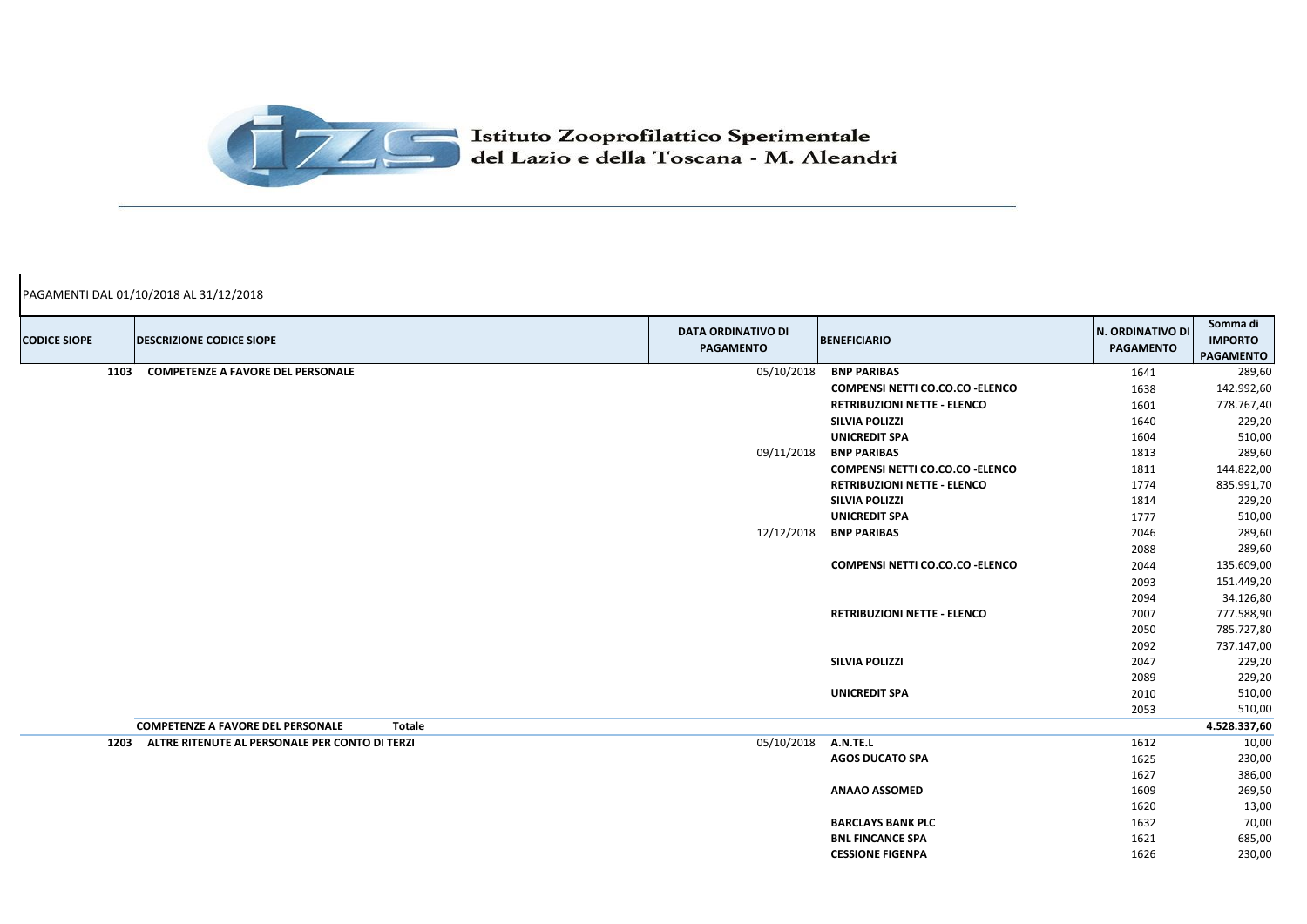|            | <b>CESSIONE LOGOS FINANZIARIA</b>         | 1630 | 360,00    |
|------------|-------------------------------------------|------|-----------|
|            | <b>CGIL</b>                               | 1605 | 513,50    |
|            | <b>CISL</b>                               | 1606 | 307,20    |
|            | <b>CISL MEDICI E VETERINARI</b>           | 1607 | 30,20     |
|            | <b>CMSRL</b>                              | 1623 | 315,80    |
|            | <b>COMPASS SRL</b>                        | 1617 | 380,00    |
|            | <b>EQUITALIA SUD</b>                      | 1616 | 277,60    |
|            | <b>F.V.M.- VETERINARI</b>                 | 1611 | 919,60    |
|            | FEDIR FEDERAZIONE DIRIGENTI PUBBLIC       | 1614 | 159,90    |
|            | <b>FIDES SPA</b>                          | 1629 | 1.994,00  |
|            | <b>FINDOMESTIC</b>                        | 1618 | 190,00    |
|            | <b>FUTURO SPA</b>                         | 1634 | 190,00    |
|            | <b>GRADITO PATRIZIA</b>                   | 1603 | 413,20    |
|            | <b>IBL BANCA SPA</b>                      | 1631 | 2.860,00  |
|            | INPDAP-PREST. NON CARTOLARIZZ.40002       | 1622 | 5.315,70  |
|            | <b>MASTRONICOLA CECILIA</b>               | 1602 | 300,00    |
|            | <b>PITAGORA SPA</b>                       | 1633 | 499,00    |
|            | R.D.B.                                    | 1610 | 73,40     |
|            | <b>SANDER CONSUMER BANK SPA</b>           | 1624 | 165,00    |
|            | <b>SANTANDER CONSUMER BANK SPA</b>        | 1619 | 658,00    |
|            | <b>SIGLA SRL</b>                          | 1639 | 849,00    |
|            | <b>TERFINANCE SPA</b>                     | 1628 | 602,00    |
|            | <b>UIL FPL</b>                            | 1613 | 31,00     |
|            | UIL FPL SETTORI ENTI LOCALI               | 1608 | 1.273,50  |
|            | <b>UNICREDIT SPA</b>                      | 1615 | 310,00    |
|            | <b>ZENITH</b>                             | 1642 | 183,00    |
| 08/10/2018 | <b>TARGET CONFERENCE LTD.</b>             | 1644 | 1.300,00  |
| 17/10/2018 | <b>AGENZIA DELLE ENTRATE</b>              | 1655 | 46,20     |
|            | <b>AGENZIA NAZIONALE SERVIZI SANITARI</b> | 1659 | 1.291,10  |
|            |                                           | 1661 | 2.582,30  |
|            | <b>ASSOCIAZIONE EQUIN CAMPING</b>         | 1653 | 355,20    |
|            | Azienda USL Toscana Centro                | 1652 | 3.757,90  |
|            | <b>ISTITUTO SUPERIORE DI SANITA'</b>      | 1657 | 4.447,30  |
|            | IZS DEL PIEMONTE E DELLA LIGURIA          | 1656 | 88,00     |
|            | <b>IZS DELLE VENEZIE</b>                  | 1660 | 431,20    |
|            | UNIVERSITA' DELLA TUSCIA                  | 1658 | 4.400,00  |
|            | <b>VERDIANI VERONICA</b>                  | 1654 | 22,40     |
| 31/10/2018 | SCUOLA SUPERIORE UNIV.SANT'ANNA PI        | 1773 | 15.000,00 |
| 09/11/2018 | A.N.TE.L                                  | 1785 | 10,00     |
|            | <b>AGOS DUCATO SPA</b>                    | 1798 | 230,00    |
|            |                                           | 1800 | 386,00    |
|            | <b>ANAAO ASSOMED</b>                      | 1782 | 269,50    |
|            |                                           | 1793 | 13,00     |
|            | <b>BARCLAYS BANK PLC</b>                  | 1805 | 70,00     |
|            | <b>BNL FINCANCE SPA</b>                   | 1794 | 685,00    |
|            | <b>CESSIONE FIGENPA</b>                   | 1799 | 230,00    |
|            | <b>CESSIONE LOGOS FINANZIARIA</b>         | 1803 | 360,00    |
|            | <b>CGIL</b>                               | 1778 | 513,50    |
|            | <b>CISL</b>                               | 1779 | 291,10    |
|            | <b>CISL MEDICI E VETERINARI</b>           | 1780 | 30,20     |
|            |                                           |      |           |
|            |                                           |      |           |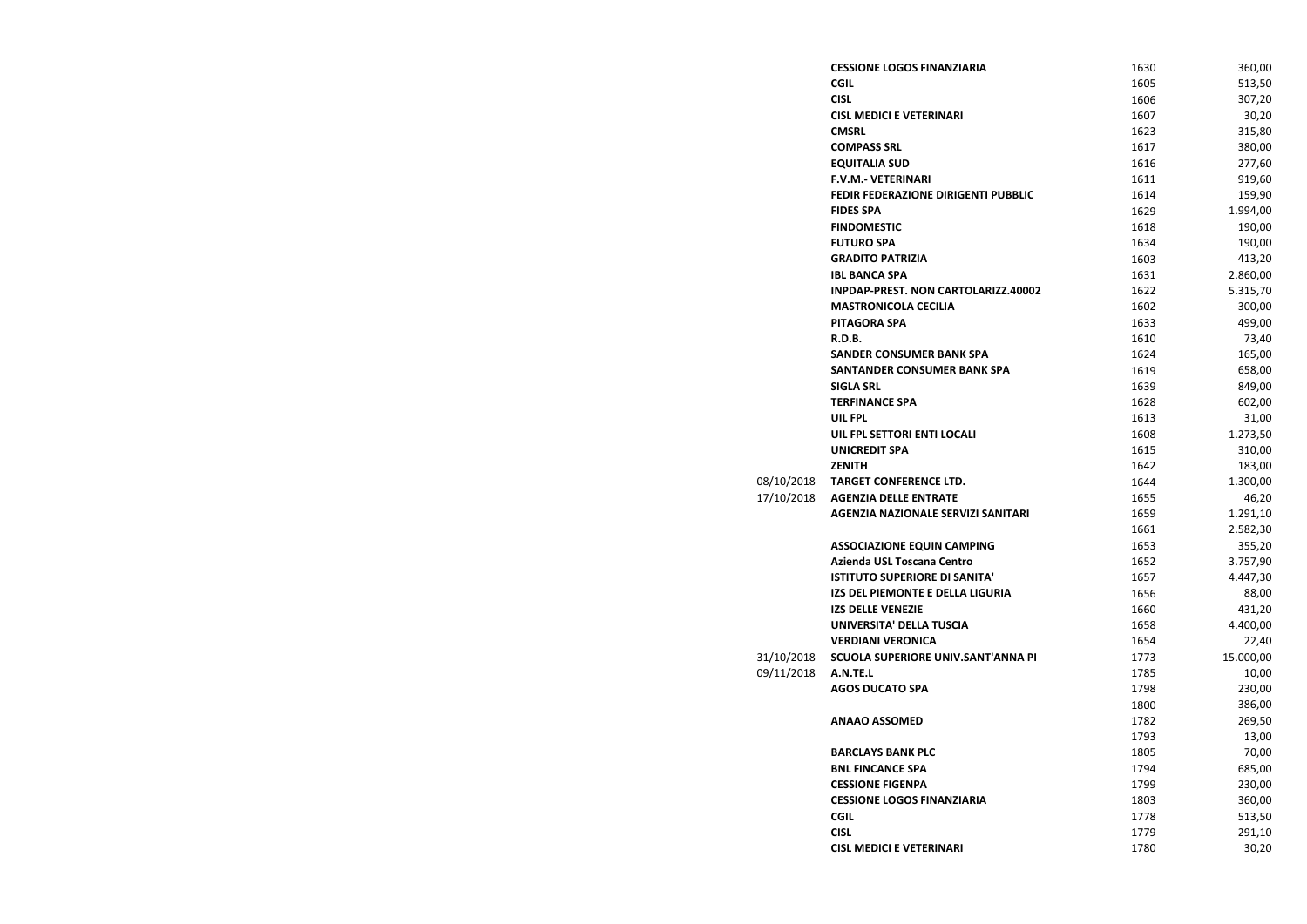|            | <b>CMSRL</b>                               | 1796 | 315,80   |
|------------|--------------------------------------------|------|----------|
|            | <b>COMPASS SRL</b>                         | 1790 | 380,00   |
|            | <b>EQUITALIA SUD</b>                       | 1789 | 277,60   |
|            | <b>F.V.M.- VETERINARI</b>                  | 1784 | 949,40   |
|            | <b>FEDIR FEDERAZIONE DIRIGENTI PUBBLIC</b> | 1787 | 159,90   |
|            | <b>FIDES SPA</b>                           | 1802 | 1.994,00 |
|            | <b>FINDOMESTIC</b>                         | 1791 | 190,00   |
|            | <b>FUTURO SPA</b>                          | 1807 | 190,00   |
|            | <b>GRADITO PATRIZIA</b>                    | 1776 | 413,20   |
|            | <b>IBL BANCA SPA</b>                       | 1804 | 2.860,00 |
|            | INPDAP-PREST. NON CARTOLARIZZ.40002        | 1795 | 5.315,70 |
|            | <b>MASTRONICOLA CECILIA</b>                | 1775 | 300,00   |
|            | <b>PITAGORA SPA</b>                        | 1806 | 499,00   |
|            | R.D.B.                                     | 1783 | 73,40    |
|            | <b>SANDER CONSUMER BANK SPA</b>            | 1797 | 165,00   |
|            | <b>SANTANDER CONSUMER BANK SPA</b>         | 1792 | 658,00   |
|            | <b>SIGLA SRL</b>                           | 1812 | 849,00   |
|            | <b>TERFINANCE SPA</b>                      | 1801 | 602,00   |
|            | UGL UNIONE GENERALE DEL LAVORO             | 1815 | 16,20    |
|            | <b>UIL FPL</b>                             | 1786 | 31,00    |
|            | UIL FPL SETTORI ENTI LOCALI                | 1781 | 1.258,70 |
|            | <b>UNICREDIT SPA</b>                       | 1788 | 310,00   |
|            | <b>ZENITH</b>                              | 1816 | 183,00   |
| 29/11/2018 | <b>AGENZIA NAZIONALE SERVIZI SANITARI</b>  | 1904 | 5.996,50 |
|            | ANAC AUTORITA' NAZIONALE ANTICORRUZ        | 1901 | 495,00   |
|            | <b>INTERNATIONAL BUFFALO FEDERATION</b>    | 1905 | 1.500,00 |
|            | UNIVERSITA' DEGLI STUDI DI FIRENZE         | 1906 | 2.400,00 |
|            | <b>VIGLIOTTA IRENE</b>                     | 1902 | 46,00    |
| 04/12/2018 | <b>ENEL ENERGIA SPA - LUCE</b>             | 1908 | 48,20    |
| 11/12/2018 | <b>AON SPA</b>                             | 1998 | 2.481,40 |
|            | <b>CONTRATTI PUBBLICI SRL</b>              | 1999 | 1.202,00 |
|            | IZS DEL PIEMONTE E DELLA LIGURIA           | 2003 | 32,00    |
| 12/12/2018 | A.N.TE.L                                   | 2018 | 10,00    |
|            |                                            | 2061 | 10,00    |
|            | <b>AGOS DUCATO SPA</b>                     | 2031 | 230,00   |
|            |                                            | 2033 | 386,00   |
|            |                                            | 2074 | 230,00   |
|            |                                            | 2076 | 386,00   |
|            | <b>ANAAO ASSOMED</b>                       | 2015 | 269,50   |
|            |                                            | 2026 | 13,00    |
|            |                                            | 2058 | 248,00   |
|            |                                            | 2069 | 13,00    |
|            | <b>BARCLAYS BANK PLC</b>                   | 2038 | 70,00    |
|            |                                            | 2081 | 70,00    |
|            | <b>BNL FINCANCE SPA</b>                    | 2027 | 685,00   |
|            |                                            | 2070 | 685,00   |
|            | <b>CESSIONE FIGENPA</b>                    | 2032 | 230,00   |
|            |                                            | 2075 | 230,00   |
|            | <b>CESSIONE LOGOS FINANZIARIA</b>          | 2036 | 360,00   |
|            |                                            | 2079 | 360,00   |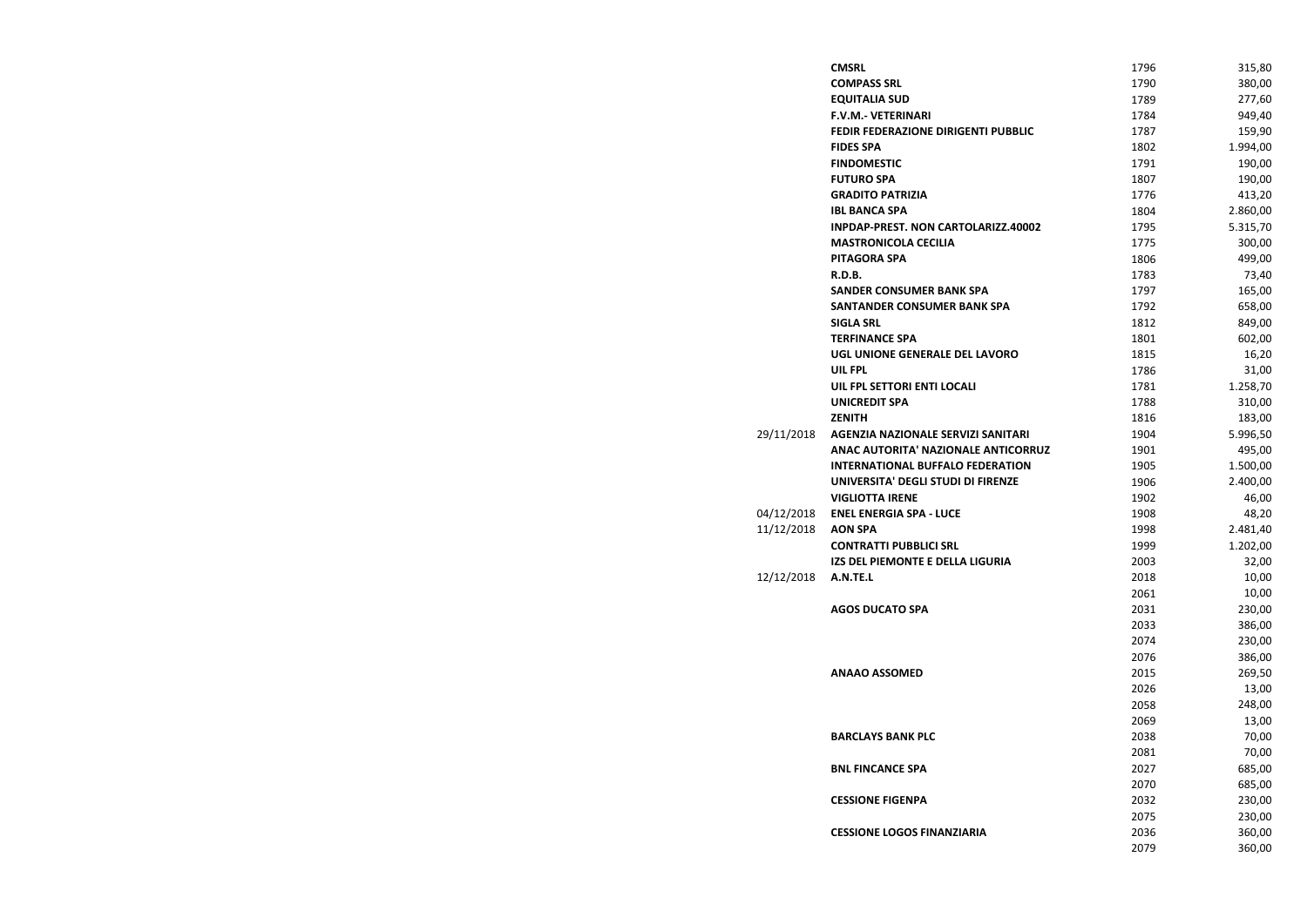**CISL MEDICI E VETERINARI COMPASS SRL EQUITALIA SUD F.V.M.- VETERINARI FEDIR FEDERAZIONE DIRIGENTI FINDOMESTIC FUTURO SPA GRADITO PATRIZIA IBL BANCA SPA INPDAP-PREST. NON CARTOLAR MASTRONICOLA CECILIA PITAGORA SPA SANDER CONSUMER BANK SPA SANTANDER CONSUMER BANK SIGLA SRL TERFINANCE SPA UGL UNIONE GENERALE DEL LAV UIL FPL SETTORI ENTI LOCALI UNICREDIT SPA** 

| <b>CGIL</b>                                | 2011         | 513,50           |
|--------------------------------------------|--------------|------------------|
|                                            | 2054         | 513,50           |
| <b>CISL</b>                                | 2012         | 275,70           |
|                                            | 2055         | 275,70           |
| <b>CISL MEDICI E VETERINARI</b>            | 2013         | 30,20            |
|                                            | 2056         | 30,20            |
| <b>CMSRL</b>                               | 2029         | 516,40           |
|                                            | 2072         | 506,40           |
| <b>COMPASS SRL</b>                         | 2023         | 380,00           |
|                                            | 2066         | 380,00           |
| <b>EQUITALIA SUD</b>                       | 2022         | 277,60           |
|                                            | 2065         | 277,60           |
| F.V.M.- VETERINARI                         | 2017         | 949,40           |
|                                            | 2060         | 924,80           |
| <b>FEDIR FEDERAZIONE DIRIGENTI PUBBLIC</b> | 2020         | 159,90           |
|                                            | 2063         | 319,80           |
| <b>FIDES SPA</b>                           | 2035         | 1.994,00         |
|                                            | 2078         | 1.994,00         |
| <b>FINDOMESTIC</b>                         | 2024         | 190,00           |
|                                            | 2067         | 190,00           |
| <b>FUTURO SPA</b>                          | 2040         | 190,00           |
|                                            | 2083         | 190,00           |
| <b>GRADITO PATRIZIA</b>                    | 2009         | 413,20           |
|                                            | 2052         | 413,20           |
| <b>IBL BANCA SPA</b>                       | 2037         | 2.861,00         |
|                                            | 2080         | 2.501,00         |
| INPDAP-PREST. NON CARTOLARIZZ.40002        | 2028         | 5.315,70         |
|                                            | 2071         | 4.708,20         |
| <b>MASTRONICOLA CECILIA</b>                | 2008         | 300,00           |
|                                            | 2051         | 300,00           |
| PITAGORA SPA                               | 2039         | 499,00           |
|                                            | 2082         | 499,00           |
| R.D.B.                                     | 2016         | 73,60            |
|                                            | 2059         | 73,40            |
| <b>SANDER CONSUMER BANK SPA</b>            | 2030         | 165,00           |
|                                            | 2073         | 165,00           |
| SANTANDER CONSUMER BANK SPA                | 2025         | 658,00           |
|                                            | 2068         | 658,00           |
| <b>SIGLA SRL</b>                           | 2045         | 849,00           |
|                                            | 2087         | 849,00           |
| <b>TERFINANCE SPA</b>                      | 2034<br>2077 | 602,00<br>602,00 |
| UGL UNIONE GENERALE DEL LAVORO             | 2048         | 94,40            |
|                                            | 2090         | 38,80            |
| UIL FPL                                    | 2019         | 31,00            |
|                                            | 2062         | 31,00            |
| UIL FPL SETTORI ENTI LOCALI                | 2014         | 1.280,40         |
|                                            | 2057         | 1.263,20         |
| <b>UNICREDIT SPA</b>                       | 2021         | 310,00           |
|                                            | 2064         | 310,00           |
|                                            |              |                  |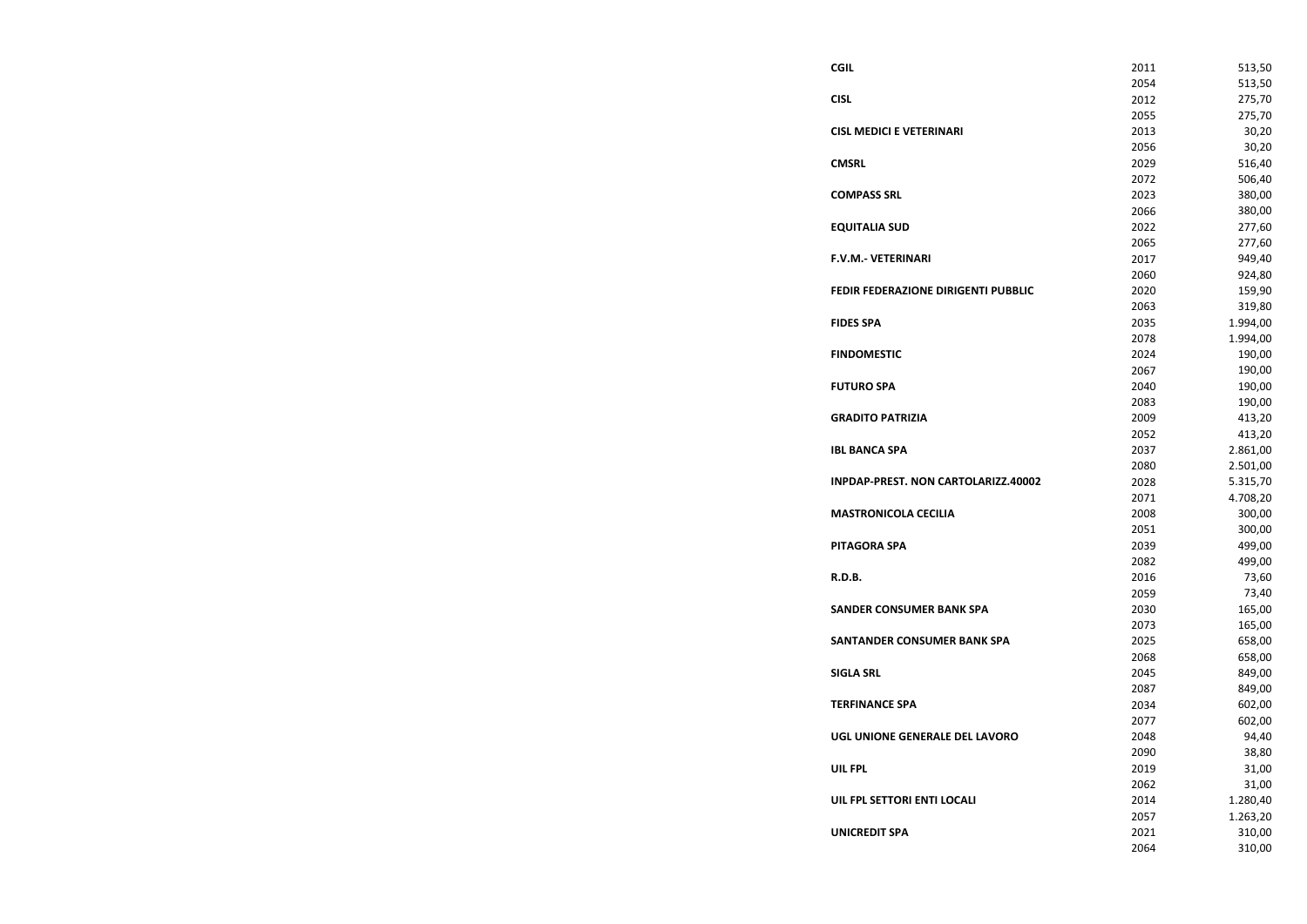|      |                                                                  | 12/12/2018 | ZENITH                                     | 2049         | 183,00               |
|------|------------------------------------------------------------------|------------|--------------------------------------------|--------------|----------------------|
|      |                                                                  |            |                                            | 2091         | 183,00               |
|      |                                                                  | 20/12/2018 | <b>BELLINO FRANCESCA</b>                   | 2119         | 2.966,10             |
|      |                                                                  |            | <b>CONDA LABORATORIOS</b>                  | 2117         | 949,50               |
|      |                                                                  |            | <b>CONSORZIO 4 BASSO VALDARNO</b>          | 2118         | 535,40               |
|      |                                                                  |            | DR. BUCKER MICROTEST DIAGNOSTICS           | 2116         | 1.797,50             |
|      |                                                                  |            | <b>ENTE NAZIONALE ITALIANO UNIFICAZION</b> | 2120         | 129,80               |
|      |                                                                  |            | <b>EURL-SRM</b>                            | 2115         | 200,00               |
|      |                                                                  |            | <b>Medical Service 2000 SL</b>             | 2114         | 394,80               |
|      |                                                                  |            | <b>Romer Labs Division Holding Gmbh</b>    | 2113         | 1.559,20             |
|      |                                                                  |            | <b>SALVAMENTO ACADEMY SRL Unipersonale</b> | 2123         | 240,00               |
|      | ALTRE RITENUTE AL PERSONALE PER CONTO DI TERZI Totale            |            |                                            |              | 140.632,60           |
| 1501 | TRATTAMENTO DI MISSIONE E RIMBORSI SPESE VIAGGI                  | 17/10/2018 | <b>SPALLUCCI VALENTINA</b>                 | 1651         | 188,40               |
|      |                                                                  | 31/10/2018 | <b>ANTOGNETTI VALERIA</b>                  | 1770         | 482,00               |
|      |                                                                  |            | <b>CONTI RAFFAELLA</b>                     | 1772         | 481,80               |
|      |                                                                  |            | <b>DI MARCELLO DANIELA</b>                 | 1771         | 291,00               |
|      |                                                                  | 11/12/2018 | <b>BOLLELLA ENZO</b>                       | 1995         | 1.747,80             |
|      | TRATTAMENTO DI MISSIONE E RIMBORSI SPESE VIAGGI Totale           |            |                                            |              | 3.191,00             |
| 1599 | <b>ALTRI ONERI PER IL PERSONALE</b>                              | 14/11/2018 | <b>EXITONE SPA</b>                         | 1825         | 5.368,20             |
|      |                                                                  |            | <b>IGEAMED SRL</b>                         | 1827         | 607,80               |
|      | <b>ALTRI ONERI PER IL PERSONALE</b><br><b>Totale</b>             |            |                                            |              | 5.976,00             |
| 2110 | <b>MATERIALI E PRODOTTI PER USO VETERINARIO</b>                  | 19/11/2018 | <b>CHARLES RIVER LABORATORIES S.P.A.</b>   | 1895         | 1.660,00             |
|      | <b>MATERIALI E PRODOTTI PER USO VETERINARIO</b><br><b>Totale</b> |            |                                            |              | 1.660,00             |
| 2113 | <b>PRODOTTI CHIMICI</b>                                          | 31/10/2018 | <b>AGROLABO S.P.A.</b>                     | 1744         | 3.855,00             |
|      |                                                                  |            | <b>AIESI HOSPITAL SERVICE SAS</b>          | 1765         | 1.140,10             |
|      |                                                                  |            | Allevamento Blood di Ricci Chiara          | 1697         | 406,00               |
|      |                                                                  |            | <b>ASTORI TECNICA S.N.C.</b>               | 1717         | 693,00               |
|      |                                                                  |            | <b>BECKMAN COULTER S.R.L.</b>              | 1727         | 3.209,00             |
|      |                                                                  |            | <b>BECTON DICKINSON ITALIA S.P.A.</b>      | 1733         | 900,00               |
|      |                                                                  |            |                                            |              | 1.236,00             |
|      |                                                                  |            | Belcogamma srl<br><b>BIOCLASS S.r.l.</b>   | 1703<br>1757 | 701,30               |
|      |                                                                  |            | <b>BIOLIFE ITALIANA S.R.L.</b>             |              | 3.195,00             |
|      |                                                                  |            | <b>BIOSENSE SRL</b>                        | 1726         |                      |
|      |                                                                  |            | <b>BUCHI ITALIA S.R.L.</b>                 | 1767         | 260,00               |
|      |                                                                  |            | <b>CARLO ERBA REAGENTS SRL</b>             | 1737<br>1763 | 2.496,00             |
|      |                                                                  |            | <b>CHARLES RIVER LABORATORIES S.P.A.</b>   | 1728         | 1.678,20<br>2.478,90 |
|      |                                                                  |            | <b>CLINI-LAB S.R.L.</b>                    | 1714         | 1.414,00             |
|      |                                                                  |            | <b>CPS ANALITICA S.R.L.</b>                | 1742         | 129,00               |
|      |                                                                  |            | D.I.D. S.P.A.                              | 1732         | 143,40               |
|      |                                                                  |            | DIACRON INTERNATIONAL SRL                  |              |                      |
|      |                                                                  |            | <b>DIATEC srl</b>                          | 1713<br>1722 | 505,00<br>278,90     |
|      |                                                                  |            | <b>EPPENDORF S.R.L.</b>                    | 1740         | 1.580,40             |
|      |                                                                  |            | <b>EuroClone SpA (Ex CELBIO)</b>           | 1751         | 2.600,00             |
|      |                                                                  |            | <b>EUROLAB SRL. SAFE FOOD</b>              | 1741         | 1.036,00             |
|      |                                                                  |            | <b>EXACTA + OPTECH SPA</b>                 | 1721         |                      |
|      |                                                                  |            | <b>GILSON ITALIA S.R.L.</b>                |              | 864,00<br>955,00     |
|      |                                                                  |            |                                            | 1735         |                      |
|      |                                                                  |            | <b>IDEXX LABORATORIES ITALIA S.R.L.</b>    | 1745         | 1.745,90             |
|      |                                                                  |            | IZS ABRUZZO E MOLISE "G.CAPORALE"          | 1724         | 3.278,50             |
|      |                                                                  |            | IZS DELLA LOMBARDIA E DELL'EMILIA          | 1725         | 125,00               |
|      |                                                                  |            |                                            |              |                      |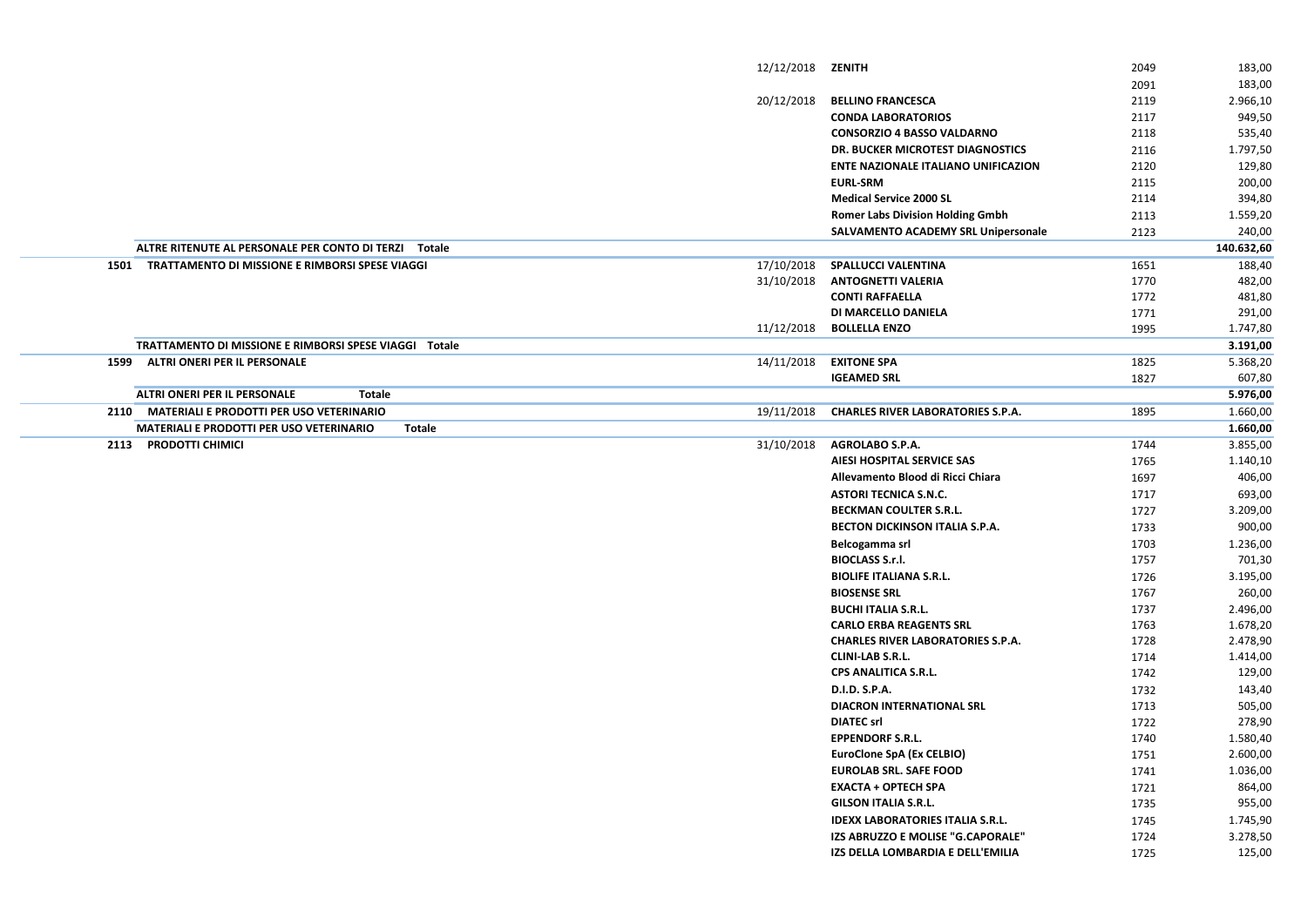|            | Life Technologies Italia                      | 1760 | 131.249,10 |
|------------|-----------------------------------------------|------|------------|
|            | <b>LIOFILCHEM S.R.L.</b>                      | 1734 | 1.362,50   |
|            | <b>MICROBIOL DI Sergio Murgia &amp; c.snc</b> | 1769 | 158,60     |
|            | <b>Omnia Diagnostica srl</b>                  | 1692 | 1.084,00   |
|            | <b>QIAGEN S.R.L.</b>                          | 1716 | 4.723,70   |
|            | <b>R-BIOPHARM ITALIA SRL</b>                  | 1719 | 1.272,10   |
|            | <b>SACCO S.R.L.</b>                           | 1729 | 1.072,00   |
|            | <b>SCHARLAB ITALIA S.R.L.</b>                 | 1738 | 2.700,00   |
|            | SIAL S.R.L.                                   | 1731 | 1.152,60   |
|            | <b>SIGMA ALDRICH S.R.L.</b>                   | 1736 | 90,60      |
|            | <b>SMEG SpA</b>                               | 1707 | 643,20     |
|            | <b>STEROGLASS S.R.L.</b>                      | 1739 | 265,50     |
|            | <b>TECNA S.R.L.</b>                           | 1746 | 2.493,70   |
|            | THERMO FISHER DIAGNOSTICS S.P.A.              | 1730 | 4.229,00   |
|            | <b>TKM srl</b>                                | 1761 | 241,50     |
|            | <b>VWR INTERNATIONAL SRL</b>                  | 1715 | 447,40     |
| 14/11/2018 | <b>3V CHIMICA srl</b>                         | 1842 | 9.815,10   |
|            | <b>AGROLABO S.P.A.</b>                        | 1865 | 220,00     |
|            | Allevamento Blood di Ricci Chiara             | 1822 | 441,00     |
|            | <b>AUROGENE SRL</b>                           | 1876 | 315,20     |
|            | <b>BECKMAN COULTER S.R.L.</b>                 | 1848 | 1.074,80   |
|            | <b>BIOCLASS S.r.l.</b>                        | 1877 | 1.040,50   |
|            | <b>BIOGENETICS DIAGNOSTICS SRL</b>            | 1831 | 2.854,00   |
|            | <b>BIOLIFE ITALIANA S.R.L.</b>                | 1847 | 1.375,40   |
|            | <b>BIOMERIEUX ITALIA S.P.A.</b>               | 1849 | 17.078,20  |
|            | <b>BIO-RAD LABORATORIES S.R.L.</b>            | 1864 | 5.448,80   |
|            | <b>BIOSCIENTIFICA srl</b>                     | 1867 | 285,60     |
|            | <b>BIOSIGMA S.R.L.</b>                        | 1856 | 1.527,00   |
|            | <b>CARLO ERBA REAGENTS SRL</b>                | 1882 | 427,70     |
|            | <b>CHEMICAL RESEARCH 2000 SRL</b>             | 1843 | 688,00     |
|            | <b>CLINI-LAB S.R.L.</b>                       | 1832 | 1.727,00   |
|            | <b>CPS ANALITICA S.R.L.</b>                   | 1863 | 5.113,60   |
|            | <b>DBA ITALIA S.R.L.</b>                      | 1855 | 1.035,00   |
|            | <b>DIATEC srl</b>                             | 1841 | 1.744,20   |
|            | <b>EuroClone SpA (Ex CELBIO)</b>              | 1870 | 5.035,00   |
|            | <b>EUROLAB SRL. SAFE FOOD</b>                 | 1862 | 1.058,00   |
|            | <b>EXACTA + OPTECH SPA</b>                    | 1838 | 227,50     |
|            | <b>FOSS ITALIA srl</b>                        | 1844 | 7.160,80   |
|            | <b>GILSON ITALIA S.R.L.</b>                   | 1854 | 2.995,00   |
|            | <b>IDEXX LABORATORIES ITALIA S.R.L.</b>       | 1866 | 12.096,40  |
|            | IZS ABRUZZO E MOLISE "G.CAPORALE"             | 1845 | 2.932,60   |
|            | IZS DELLA LOMBARDIA E DELL'EMILIA             | 1846 | 6.300,00   |
|            | <b>IZS DELLE VENEZIE</b>                      | 1887 | 160,90     |
|            | <b>LABSERVICE ANALYTICA S.R.L.</b>            | 1857 | 2.281,50   |
|            | <b>LGC STANDARS Srl (EX PROMOCHEM)</b>        | 1840 | 292,80     |
|            | LI STARFISH S.r.l.                            | 1834 | 986,00     |
|            | Life Technologies Italia                      | 1879 | 16.600,70  |
|            | LIOFILCHEM S.R.L.                             | 1853 | 496,30     |
|            | <b>MERIDIAN BIOSCIENCE EUROPE SRL</b>         | 1836 | 2.836,10   |
|            | <b>MICROBIOL DI Sergio Murgia &amp; c.snc</b> | 1888 | 1.104,20   |
|            |                                               |      |            |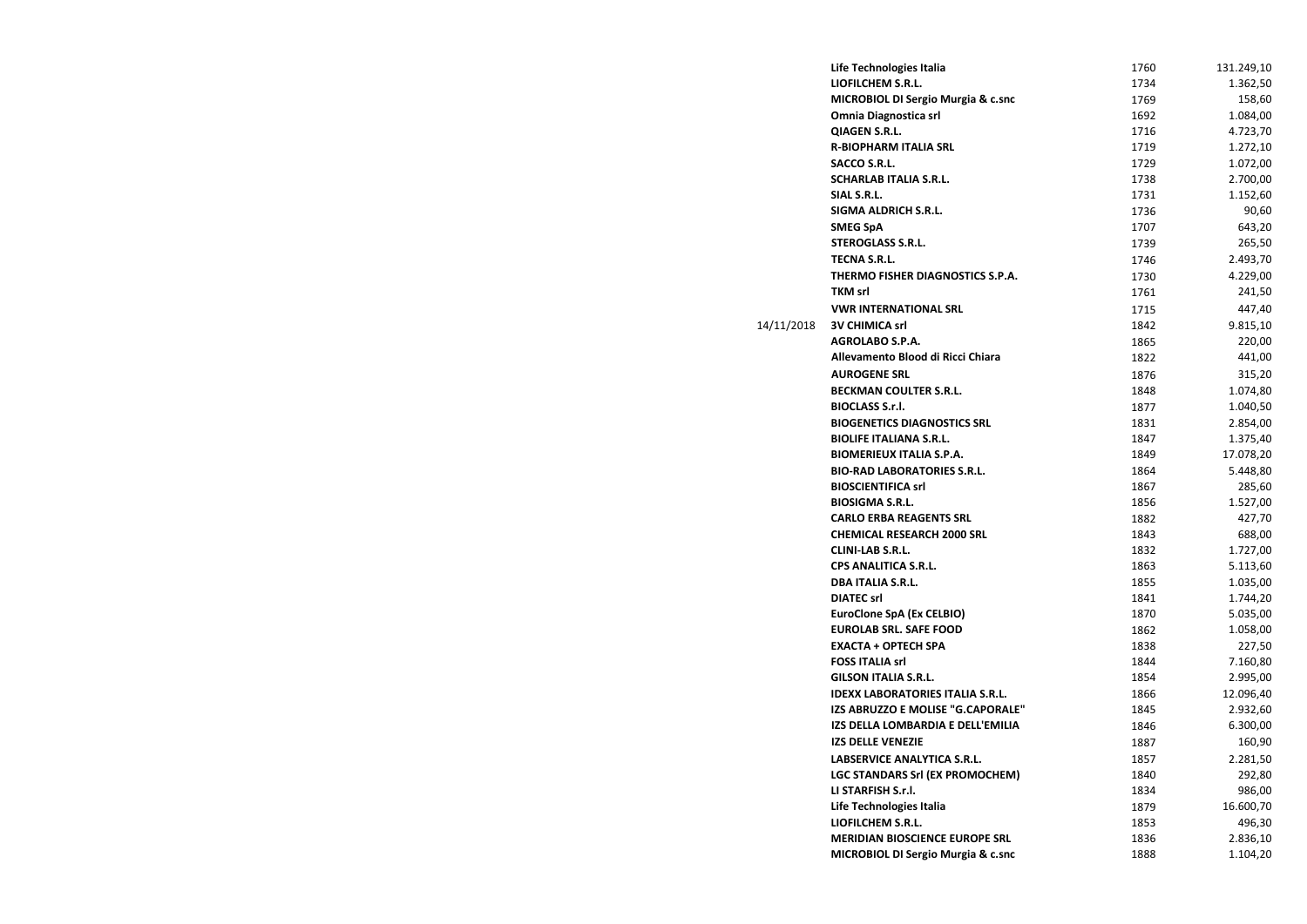|            | <b>Omnia Diagnostica srl</b>             | 1820 | 100,00    |
|------------|------------------------------------------|------|-----------|
|            | PHENOMENEX SRL (CHEMTEK ANALYTICA)       | 1868 | 1.174,20  |
|            | <b>QIAGEN S.R.L.</b>                     | 1835 | 1.255,00  |
|            | <b>RANDOX LABORATORIES LIMITED</b>       | 1884 | 1.240,00  |
|            | <b>R-BIOPHARM ITALIA SRL</b>             | 1837 | 2.681,40  |
|            | <b>SACCO S.R.L.</b>                      | 1850 | 900,00    |
|            | <b>Sartorius Italy srl</b>               | 1871 | 60,40     |
|            | <b>SCHARLAB ITALIA S.R.L.</b>            | 1859 | 2.700,00  |
|            | SIAL S.R.L.                              | 1852 | 1.378,00  |
|            | Spectra 2000 srl                         | 1875 | 609,60    |
|            | <b>STAR ECOTRONICS S.R.L.</b>            | 1885 | 330,00    |
|            | <b>STEROGLASS S.R.L.</b>                 | 1861 | 2.194,60  |
|            | THERMO FISHER DIAGNOSTICS S.P.A.         | 1851 | 12.238,10 |
|            | <b>TKM srl</b>                           | 1881 | 1.771,00  |
|            | <b>VACUTEST KIMA SRL</b>                 | 1886 | 166,40    |
|            | <b>VWR INTERNATIONAL SRL</b>             | 1833 | 2.715,00  |
|            | <b>WATERS SPA</b>                        | 1858 | 267,20    |
| 19/11/2018 | <b>GENERON SPA</b>                       | 1898 | 1.860,00  |
|            | Life Technologies Italia                 | 1897 | 3.981,30  |
| 06/12/2018 | <b>3V CHIMICA srl</b>                    | 1940 | 3.144,60  |
|            | <b>AGROLABO S.P.A.</b>                   | 1963 | 2.995,00  |
|            | Allevamento Blood di Ricci Chiara        | 1918 | 600,00    |
|            | <b>ASSOCIAZIONE ITALIANA ALLEVATORI</b>  | 1958 | 5.830,00  |
|            | <b>AUROGENE SRL</b>                      | 1975 | 72,80     |
|            | <b>BECKMAN COULTER S.R.L.</b>            | 1943 | 2.095,70  |
|            | <b>BIOCLASS S.r.l.</b>                   | 1976 | 526,30    |
|            | <b>BIOGENETICS DIAGNOSTICS SRL</b>       | 1925 | 5.027,00  |
|            | <b>BIOLIFE ITALIANA S.R.L.</b>           | 1942 | 4.463,50  |
|            | <b>BIOMERIEUX ITALIA S.P.A.</b>          | 1945 | 21.898,80 |
|            | <b>BIO-RAD LABORATORIES S.R.L.</b>       | 1962 | 1.712,40  |
|            | <b>BIOSENSE SRL</b>                      | 1987 | 520,00    |
|            | <b>BIOSIGMA S.R.L.</b>                   | 1953 | 1.450,50  |
|            | <b>CARLO ERBA REAGENTS SRL</b>           | 1982 | 4.346,90  |
|            | <b>CHARLES RIVER LABORATORIES S.P.A.</b> | 1944 | 2.927,60  |
|            | <b>CLINI-LAB S.R.L.</b>                  | 1926 | 1.658,00  |
|            | <b>CPS ANALITICA S.R.L.</b>              | 1960 | 2.136,20  |
|            | D.I.D. S.P.A.                            | 1948 | 1.899,30  |
|            | DITTA EUGENIO SABATINI di Andrea Ro      | 1952 | 1.377,50  |
|            | <b>Eurofins Genomics srl</b>             | 1910 | 28.121,80 |
|            | <b>EUROLAB SRL. SAFE FOOD</b>            | 1959 | 1.430,00  |
|            | <b>EXACTA + OPTECH SPA</b>               | 1935 | 946,50    |
|            | <b>FOSS ITALIA srl</b>                   | 1941 | 7.314,40  |
|            | <b>GILSON ITALIA S.R.L.</b>              | 1950 | 685,00    |
|            | <b>IDEXX LABORATORIES ITALIA S.R.L.</b>  | 1964 | 1.002,20  |
|            | L.U.C.A. SRL                             | 1922 | 627,10    |
|            | LABOINDUSTRIA S.P.A.                     | 1957 | 3.304,00  |
|            | LABSERVICE ANALYTICA S.R.L.              | 1955 | 20.233,00 |
|            | LEICA MICROSYSTEMS S.R.L.                | 1954 | 1.501,00  |
|            | <b>LGC STANDARS Srl (EX PROMOCHEM)</b>   | 1939 | 1.578,00  |
|            |                                          |      |           |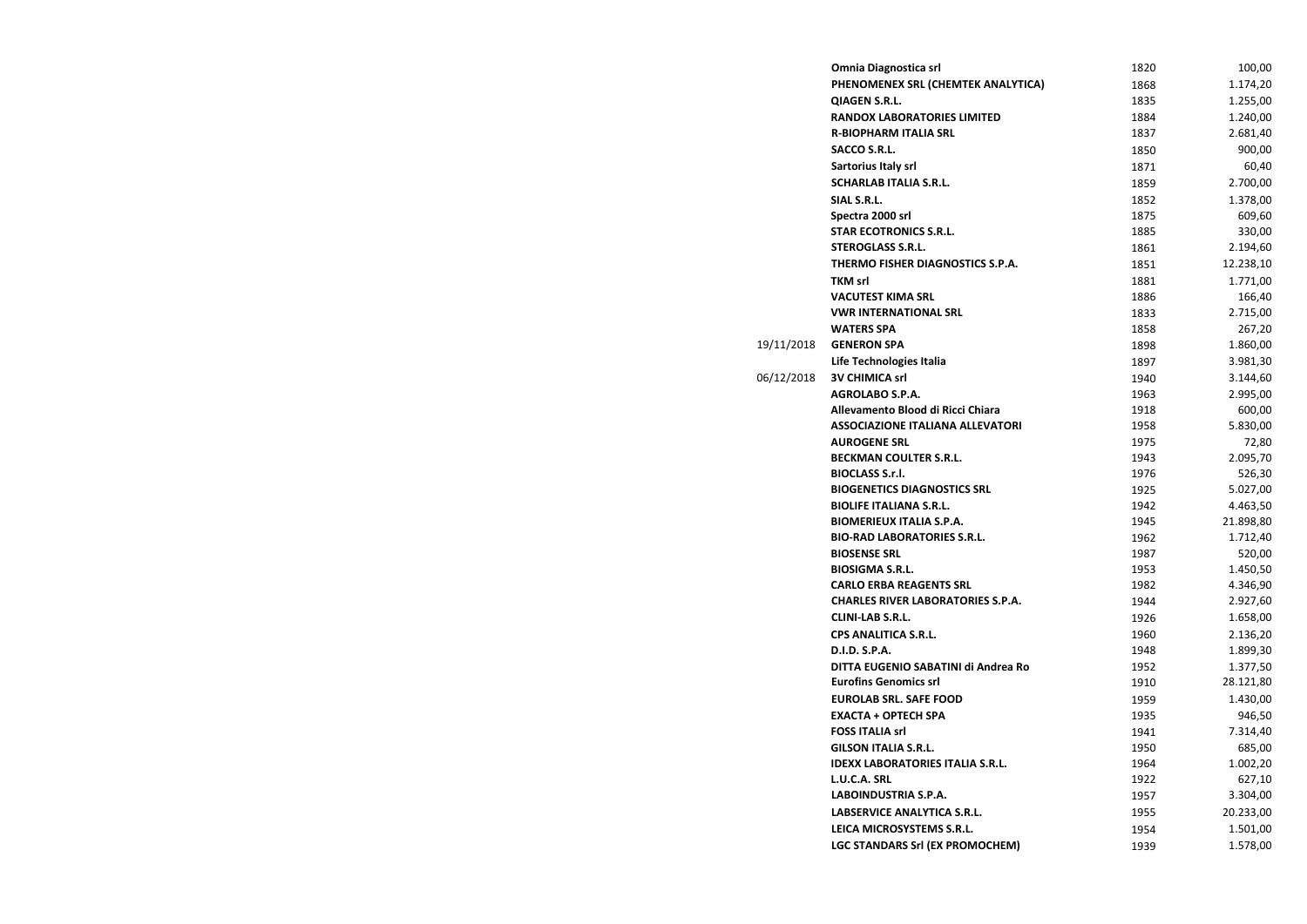|      |                                                                 |            | Life Technologies Italia                  | 1979 | 3.480,50             |
|------|-----------------------------------------------------------------|------------|-------------------------------------------|------|----------------------|
|      |                                                                 |            | <b>LIOFILCHEM S.R.L.</b>                  | 1949 | 1.364,00             |
|      |                                                                 |            | MICROBIOL DI Sergio Murgia & c.snc        | 1989 | 237,30               |
|      |                                                                 |            | <b>Omnia Diagnostica srl</b>              | 1912 | 450,00               |
|      |                                                                 |            | PHENOMENEX SRL (CHEMTEK ANALYTICA)        | 1968 | 3.406,70             |
|      |                                                                 |            | <b>PROMEGA ITALIA S.R.L.</b>              | 1966 | 1.711,00             |
|      |                                                                 |            | <b>QIAGEN S.R.L.</b>                      | 1928 | 35.293,70            |
|      |                                                                 |            | <b>R-BIOPHARM ITALIA SRL</b>              | 1932 | 603,80               |
|      |                                                                 |            | <b>RESNOVA SRL</b>                        | 1931 | 6.891,40             |
|      |                                                                 |            | <b>SCHARLAB ITALIA S.R.L.</b>             | 1956 | 2.700,00             |
|      |                                                                 |            | SIAL S.R.L.                               | 1947 | 4.945,30             |
|      |                                                                 |            | <b>STARLAB srl</b>                        | 1970 | 1.433,10             |
|      |                                                                 |            | <b>TECNA S.R.L.</b>                       | 1965 | 1.404,00             |
|      |                                                                 |            | THERMO FISHER DIAGNOSTICS S.P.A.          | 1946 | 8.349,10             |
|      |                                                                 |            | <b>Thermo Fisher Scientific SpA</b>       | 1930 | 478,10               |
|      |                                                                 |            | <b>VACUTEST KIMA SRL</b>                  | 1986 | 416,00               |
|      |                                                                 |            | <b>VWR INTERNATIONAL SRL</b>              | 1927 | 2.108,10             |
|      |                                                                 | 14/12/2018 | <b>BIOSIGMA S.R.L.</b>                    | 2103 | 539,00               |
|      | <b>PRODOTTI CHIMICI</b><br><b>Totale</b>                        |            |                                           |      |                      |
| 2201 | <b>PRODOTTI ALIMENTARI</b>                                      | 06/12/2018 | <b>ACQUAVIVA SRL UNIPERSONALE</b>         |      | 549.722,40<br>487,20 |
|      | <b>PRODOTTI ALIMENTARI</b>                                      |            |                                           | 1916 | 487,20               |
|      | <b>Totale</b>                                                   |            |                                           |      |                      |
| 2203 | <b>COMBUSTIBILI, CARBURANTI E LUBRIFICANTI</b>                  | 11/10/2018 | <b>ENEL ENERGIA SPA - GAS</b>             | 1645 | 55.135,20            |
|      |                                                                 | 18/10/2018 | <b>E.S.TR.A. Fatturazione Elettronica</b> | 1663 | 824,00               |
|      |                                                                 |            | <b>ENEL ENERGIA SPA - GAS</b>             | 1666 | 14.476,60            |
|      |                                                                 |            | <b>ENI GAS E LUCE SPA - GAS</b>           | 1665 | 254,70               |
|      |                                                                 | 31/10/2018 | <b>E.S.TR.A. Fatturazione Elettronica</b> | 1694 | 434,90               |
|      |                                                                 |            | <b>ITALIANA PETROLI SPA (EX TOTALERG)</b> | 1695 | 4.945,70             |
|      |                                                                 |            | <b>SALERNO ENERGIA VENDITE SEV</b>        | 1702 | 43,30                |
|      |                                                                 | 19/11/2018 | <b>ENI GAS E LUCE SPA - GAS</b>           | 1893 | 878,80               |
|      |                                                                 |            | <b>ITALIANA PETROLI SPA (EX TOTALERG)</b> | 1890 | 1.373,90             |
|      |                                                                 | 04/12/2018 | <b>ENEL ENERGIA SPA - GAS</b>             | 1907 | 10.583,60            |
|      |                                                                 | 06/12/2018 | <b>E.S.TR.A. Fatturazione Elettronica</b> | 1914 | 585,30               |
|      |                                                                 |            | <b>ENI GAS E LUCE SPA - GAS</b>           | 1921 | 32,80                |
|      |                                                                 |            | <b>ITALIANA PETROLI SPA (EX TOTALERG)</b> | 1915 | 3.295,00             |
|      |                                                                 | 14/12/2018 | <b>ENEL ENERGIA SPA - GAS</b>             | 2100 | 7.249,80             |
|      | <b>COMBUSTIBILI, CARBURANTI E LUBRIFICANTI</b><br><b>Totale</b> |            |                                           |      | 100.113,60           |
|      | 2204 SUPPORTI INFORMATICI E CANCELLERIA                         | 31/10/2018 | <b>ERREBIAN S.P.A.</b>                    | 1743 | 305,40               |
|      |                                                                 | 14/11/2018 | <b>A.C.ESSE SRL</b>                       | 1839 | 1.336,20             |
|      |                                                                 | 06/12/2018 | <b>A.C.ESSE SRL</b>                       | 1937 | 152,50               |
|      |                                                                 |            | <b>ERREBIAN S.P.A.</b>                    | 1961 | 1.245,60             |
|      | SUPPORTI INFORMATICI E CANCELLERIA<br><b>Totale</b>             |            |                                           |      | 3.039,70             |
|      | 2205 PUBBLICAZIONI, GIORNALI E RIVISTE                          | 19/10/2018 | <b>FOLIA PARASITOLOGIA INSTITUTE OF</b>   | 1676 | 150,00               |
|      |                                                                 | 14/11/2018 | <b>EBSCO INFORMATION SERVICES SRL</b>     | 1828 | 727,20               |
|      |                                                                 | 06/12/2018 | <b>CAPITAL TRADUZIONI</b>                 | 1923 | 328,00               |
|      |                                                                 | 14/12/2018 | <b>EBSCO INFORMATION SERVICES SRL</b>     | 2099 | 19.508,30            |
|      |                                                                 |            | <b>FOTOLITO MOGGIO SRL</b>                | 2095 | 260,00               |
|      | <b>PUBBLICAZIONI, GIORNALI E RIVISTE</b><br><b>Totale</b>       |            |                                           |      | 20.973,50            |
| 2298 | <b>ALTRI BENI NON SANITARI</b>                                  | 14/11/2018 | <b>BIO OPTICA MILANO S.P.A.</b>           | 1860 | 99,30                |
|      |                                                                 |            |                                           |      |                      |
|      | <b>ALTRI BENI NON SANITARI</b><br><b>Totale</b>                 |            |                                           |      | 99,30                |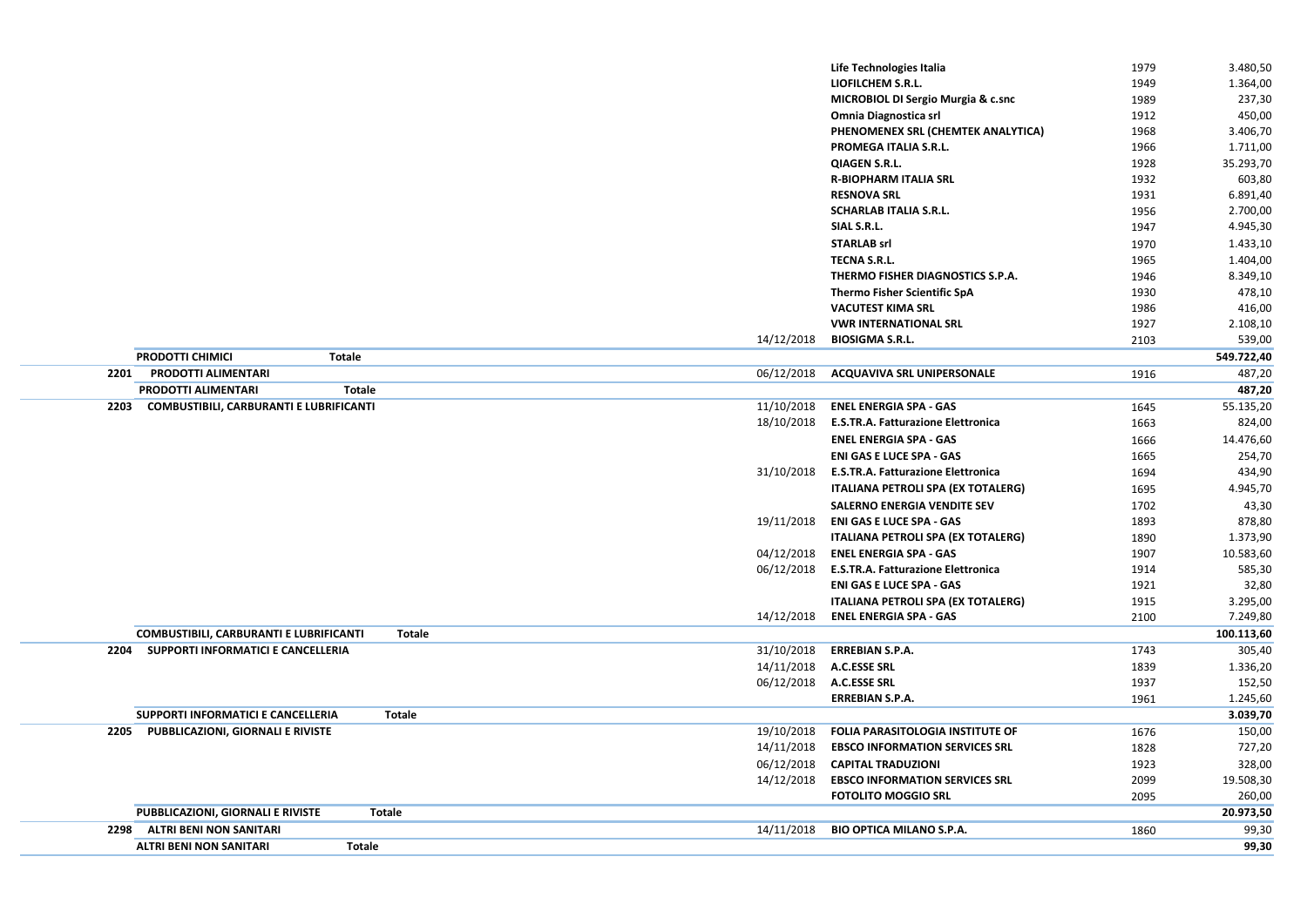| 3203 | CONSULENZE, COLLABORAZIONI, INTERINALE E ALTRE PPRESTAZIONI DI LACORO NON SANITARIE D.                | 23/10/2018 | <b>BARATTA FRANCESCA ROMANA</b>             | 1688 | 2.271,20   |
|------|-------------------------------------------------------------------------------------------------------|------------|---------------------------------------------|------|------------|
|      |                                                                                                       |            | <b>DE SANCTIS BRUNO</b>                     | 1690 | 4.229,80   |
|      |                                                                                                       | 11/12/2018 | <b>BARATTA FRANCESCA ROMANA</b>             | 2004 | 4.542,40   |
|      |                                                                                                       |            | <b>BOTTICELLA GIOVANNA</b>                  | 2006 | 7.380,00   |
|      |                                                                                                       |            | DE SANCTIS BRUNO                            | 2005 | 4.229,80   |
|      |                                                                                                       | 20/12/2018 | <b>LANCIOTTI FABIO</b>                      | 2124 | 22.788,20  |
|      |                                                                                                       |            | <b>MONTEMURRO PASQUALE</b>                  | 2121 | 5.771,50   |
|      |                                                                                                       |            | <b>STUDIO BONIFACIO/DE MAGISTRIS</b>        | 2122 | 18.090,60  |
|      | CONSULENZE, COLLABORAZIONI, INTERINALE E ALTRE PPRESTAZIONI DI LACORO NON SANITARIE DA PRIVATI Totale |            |                                             |      | 69.303,50  |
| 3204 | SERVIZI AUSILIARI E SPESE DI PULIZIA                                                                  | 31/10/2018 | <b>ALSCO ITALIA S.r.l.</b>                  | 1750 | 1.666,30   |
|      |                                                                                                       |            | <b>BIOSTERIL ITALIA SRL</b>                 | 1691 | 1.060,00   |
|      |                                                                                                       |            | <b>BORMAN ITALIANA S.r.l.</b>               | 1718 | 1.725,60   |
|      |                                                                                                       |            | COOPSERVICE S.COOP.p.A.                     | 1753 | 150,00     |
|      |                                                                                                       |            | <b>INDUTEX SPA</b>                          | 1720 | 940,00     |
|      |                                                                                                       |            | PIN.GO Società Cooperativa Sociale          | 1755 | 9.623,70   |
|      |                                                                                                       |            | <b>RANGERS SRL</b>                          |      |            |
|      |                                                                                                       |            | TEAM SERVICE Società Consortile a           | 1705 | 131,40     |
|      |                                                                                                       |            |                                             | 1748 | 13.003,20  |
|      |                                                                                                       | 14/11/2018 | L.U.C.A. SRL                                | 1829 | 442,20     |
|      |                                                                                                       |            | PIN.GO Società Cooperativa Sociale          | 1873 | 33.583,50  |
|      |                                                                                                       |            | <b>RANGERS SRL</b>                          | 1830 | 262,80     |
|      |                                                                                                       | 06/12/2018 | <b>BIOSTERIL ITALIA SRL</b>                 | 1909 | 672,00     |
|      |                                                                                                       |            | <b>BORMAN ITALIANA S.r.l.</b>               | 1929 | 521,30     |
|      |                                                                                                       |            | <b>INDUTEX SPA</b>                          | 1934 | 1.960,00   |
|      |                                                                                                       |            | TEAM SERVICE Società Consortile a           | 1967 | 30.957,50  |
|      |                                                                                                       | 14/12/2018 | ALSCO ITALIA S.r.l.                         | 2106 | 10.962,90  |
|      |                                                                                                       |            | <b>COOPSERVICE S.COOP.p.A.</b>              | 2108 | 17.341,60  |
|      |                                                                                                       |            | PIN.GO Società Cooperativa Sociale          | 2109 | 63.838,40  |
|      |                                                                                                       |            | TEAM SERVICE Società Consortile a           | 2104 | 54.202,00  |
|      | SERVIZI AUSILIARI E SPESE DI PULIZIA<br><b>Totale</b>                                                 |            |                                             |      | 243.044,40 |
| 3205 | <b>BUONI PASTO E MENSA PER IL PERSONALE DIPENDENTE</b>                                                | 14/11/2018 | CIR food Cooperativa Italiana di            | 1869 | 24.041,80  |
|      |                                                                                                       |            | 06/12/2018 CIR food Cooperativa Italiana di | 1972 | 83,20      |
|      | <b>BUONI PASTO E MENSA PER IL PERSONALE DIPENDENTE Totale</b>                                         |            |                                             |      | 24.125,00  |
| 3208 | UTENZE E CANONI PER TELEFONIA E RETI DI                                                               | 18/10/2018 | <b>FASTWEB SPA</b>                          | 1670 | 414,10     |
|      |                                                                                                       |            | <b>TIM SPA</b>                              | 1662 | 654,10     |
|      |                                                                                                       |            | Wind Tre SpA (ex H3G spa)                   | 1672 | 4.371,70   |
|      |                                                                                                       | 31/10/2018 | <b>TIM SPA</b>                              | 1693 | 749,50     |
|      |                                                                                                       |            | <b>VODAFONE ITALIA SPA</b>                  | 1704 | 16.895,60  |
|      |                                                                                                       | 06/12/2018 | Wind Tre SpA (ex H3G spa)                   | 1973 | 4.411,10   |
|      |                                                                                                       | 14/12/2018 | <b>VODAFONE ITALIA SPA</b>                  | 2101 | 16.718,00  |
|      | UTENZE E CANONI PER TELEFONIA E RETI DI<br><b>Totale</b>                                              |            |                                             |      | 44.214,10  |
| 3210 | UTENZE E CANONI PER ALTRI SERVIZI                                                                     | 11/10/2018 | <b>ENEL ENERGIA SPA - LUCE</b>              | 1646 | 42.767,00  |
|      |                                                                                                       | 18/10/2018 | <b>ACQUE SpA</b>                            | 1669 | 260,30     |
|      |                                                                                                       |            | <b>ACQUEDOTTO DEL FIORA S.P.A.</b>          | 1674 | 588,50     |
|      |                                                                                                       |            | <b>ENEL ENERGIA SPA - LUCE</b>              | 1671 | 76.480,30  |
|      |                                                                                                       |            | <b>ENI GAS E LUCE SPA - LUCE</b>            | 1664 | 36.673,00  |
|      |                                                                                                       |            | <b>NUOVE ACQUE SPA</b>                      | 1675 | 34,10      |
|      |                                                                                                       |            |                                             |      |            |
|      |                                                                                                       |            | <b>PUBLIACQUA SPA</b>                       | 1668 | 2.281,10   |
|      |                                                                                                       |            | <b>SALERNO ENERGIA VENDITE SEV</b>          | 1667 | 170,30     |
|      |                                                                                                       | 31/10/2018 | <b>ACQUALATINA SPA</b>                      | 1747 | 2.532,00   |
|      |                                                                                                       |            |                                             |      |            |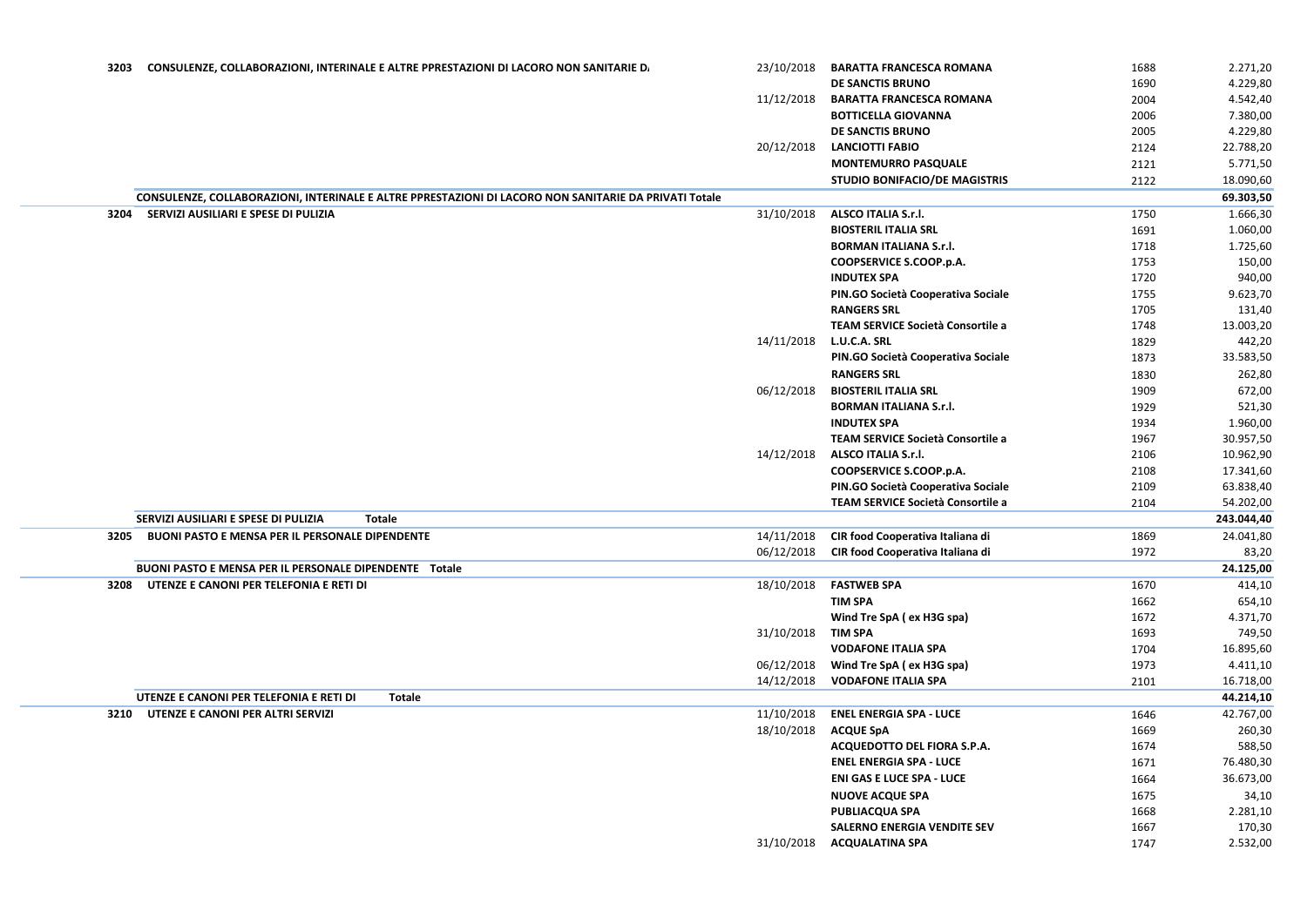| 3210 | UTENZE E CANONI PER ALTRI SERVIZI                                | 31/10/2018 | <b>ACQUAVIVA SRL UNIPERSONALE</b>          | 1696 | 228,00     |
|------|------------------------------------------------------------------|------------|--------------------------------------------|------|------------|
|      |                                                                  |            | <b>ENI GAS E LUCE SPA - LUCE</b>           | 1700 | 3.824,90   |
|      |                                                                  |            | SICO S.p.A.                                | 1698 | 2.874,70   |
|      |                                                                  | 14/11/2018 | SICO S.p.A.                                | 1823 | 2.593,00   |
|      |                                                                  | 19/11/2018 | <b>ENI GAS E LUCE SPA - LUCE</b>           | 1892 | 10.606,30  |
|      |                                                                  | 06/12/2018 | <b>CULLIGAN B.W. SRL</b>                   | 1924 | 539,10     |
|      |                                                                  |            | <b>NUOVE ACQUE SPA</b>                     | 1988 | 191,40     |
|      |                                                                  |            | <b>PUBLIACQUA SPA</b>                      | 1933 | 999,30     |
|      |                                                                  |            | SICO S.p.A.                                | 1919 | 1.590,30   |
|      |                                                                  | 14/12/2018 | ACQUEDOTTO DEL FIORA S.P.A.                | 2112 | 51,80      |
|      |                                                                  |            | <b>ENI GAS E LUCE SPA - LUCE</b>           | 2097 | 8.052,50   |
|      | UTENZE E CANONI PER ALTRI SERVIZI<br><b>Totale</b>               |            |                                            |      | 193.337,90 |
| 3212 | <b>ASSISTENZA INFORMATICA E MANUTENZIONE SOFTWARE</b>            | 31/10/2018 | <b>ESG SERVICES SRL</b>                    | 1699 | 13.500,00  |
|      |                                                                  |            | <b>INAZ PAGHE SRL</b>                      | 1754 | 497,00     |
|      |                                                                  |            |                                            |      |            |
|      |                                                                  |            | <b>Maggioli Spa</b>                        | 1758 | 450,00     |
|      |                                                                  | 14/11/2018 | <b>INAZ PAGHE SRL</b>                      | 1872 | 1.349,00   |
|      | ASSISTENZA INFORMATICA E MANUTENZIONE SOFTWARE  Totale           |            |                                            |      | 15.796,00  |
| 3213 | <b>CORSI DI FORMAZIONE ESTERNALIZZATA</b>                        | 11/12/2018 | <b>PIERGENTILI ROBERTAA</b>                | 2001 | 250,00     |
|      | <b>CORSI DI FORMAZIONE ESTERNALIZZATA Totale</b>                 |            |                                            |      | 250,00     |
|      | <b>CORSI FORMAZIONE ESTERNALIZZATA</b>                           | 08/10/2018 | <b>MI&amp;T SRL</b>                        | 1643 | 655,70     |
|      |                                                                  | 23/10/2018 | SCUOLA NAZIONALE DELL'AMMINISTARZIO        | 1681 | 1.200,00   |
|      |                                                                  | 19/11/2018 | <b>SALVAMENTO ACADEMY SRL Unipersonale</b> | 1899 | 397,00     |
|      |                                                                  | 14/12/2018 | CIR food Cooperativa Italiana di           | 2107 | 6.923,40   |
|      | <b>CORSI FORMAZIONE ESTERNALIZZATA</b><br><b>Totale</b>          |            |                                            |      | 9.176,10   |
| 3214 | <b>MANUTENZIONE ORDINARIA E RIPARAZIONI DI IMMOBILI E</b>        | 22/10/2018 | AGENZIA DELLE ENTRATE-RISC.PROV.RM         | 1679 | 8.299,20   |
|      |                                                                  | 31/10/2018 | <b>TECNOIMPIANTISTICA EDILIZIA SRL</b>     | 1759 | 57.492,70  |
|      |                                                                  | 14/11/2018 | <b>TECNOIMPIANTISTICA EDILIZIA SRL</b>     | 1878 | 20.320,00  |
|      |                                                                  | 06/12/2018 | AGENZIA DELLE ENTRATE-RISC.PROV.RM         | 1991 | 18.422,70  |
|      |                                                                  |            | <b>BMD s.r.l</b>                           | 1984 | 2.695,50   |
|      |                                                                  |            | <b>TECNOIMPIANTISTICA EDILIZIA SRL</b>     | 1978 | 53.047,50  |
|      | <b>MANUTENZIONE ORDINARIA E RIPARAZIONI DI IMMOBILI E Totale</b> |            |                                            |      | 160.277,60 |
| 3216 | <b>MANUTENZIONE ORDINARIA E RIPARAZIONI DI ATTREZZATU</b>        | 31/10/2018 | S.I.E.M. Società Italiana Elettro          | 1749 | 45.233,90  |
|      |                                                                  | 06/12/2018 | S.I.E.M. Società Italiana Elettro          | 1969 | 66.347,00  |
|      |                                                                  | 14/12/2018 | S.I.E.M. Società Italiana Elettro          | 2105 | 42.966,20  |
|      |                                                                  |            | V.L.S. Medical Engineering srl             | 2102 | 140,20     |
|      | MANUTENZIONE ORDINARIA E RIPARAZIONI DI ATTREZZATU Totale        |            |                                            |      | 154.687,30 |
|      | 3219 SPESE LEGALI                                                | 23/10/2018 | <b>FUBELLI ANNA</b>                        | 1687 | 18.928,40  |
|      |                                                                  |            | <b>RICCI EMILIO</b>                        | 1685 | 1.603,20   |
|      | <b>SPESE LEGALI Totale</b>                                       |            |                                            |      | 20.531,60  |
|      | 3220 SMALTIMENTO RIFIUTI                                         | 31/10/2018 | <b>ECO ERIDANIA S.p.A</b>                  | 1701 | 8.225,10   |
|      |                                                                  | 14/11/2018 | <b>ECO ERIDANIA S.p.A</b>                  | 1826 | 8.996,60   |
|      |                                                                  | 14/12/2018 | <b>ECO ERIDANIA S.p.A</b>                  |      | 13.953,90  |
|      | <b>SMALTIMENTO RIFIUTI</b><br><b>Totale</b>                      |            |                                            | 2098 |            |
|      |                                                                  |            |                                            |      | 31.175,60  |
| 3299 | <b>ALTRE SPESE PER SERVIZI NON SANITARI</b>                      | 31/10/2018 | <b>World Courier Italia srl</b>            | 1708 | 534,90     |
|      |                                                                  | 06/12/2018 | <b>ACCREDIA SISTEMA ITALIANO ACCREDITA</b> | 1974 | 47.963,10  |
|      |                                                                  |            | S.T.I. srl                                 | 1983 | 600,00     |
|      | <b>ALTRE SPESE PER SERVIZI NON SANITARI</b><br><b>Totale</b>     |            |                                            |      | 49.098,00  |
| 4110 | <b>CONTRIBUTI E TRASFERIMENTI AD IRCCS PUBBLICI - FON</b>        | 31/10/2018 | Aplysia Società Coop                       | 1710 | 23.738,40  |
|      |                                                                  |            | <b>CENTRO INTERUNIVERSITARIO DI BIOLOG</b> | 1711 | 8.955,00   |
|      |                                                                  |            |                                            |      |            |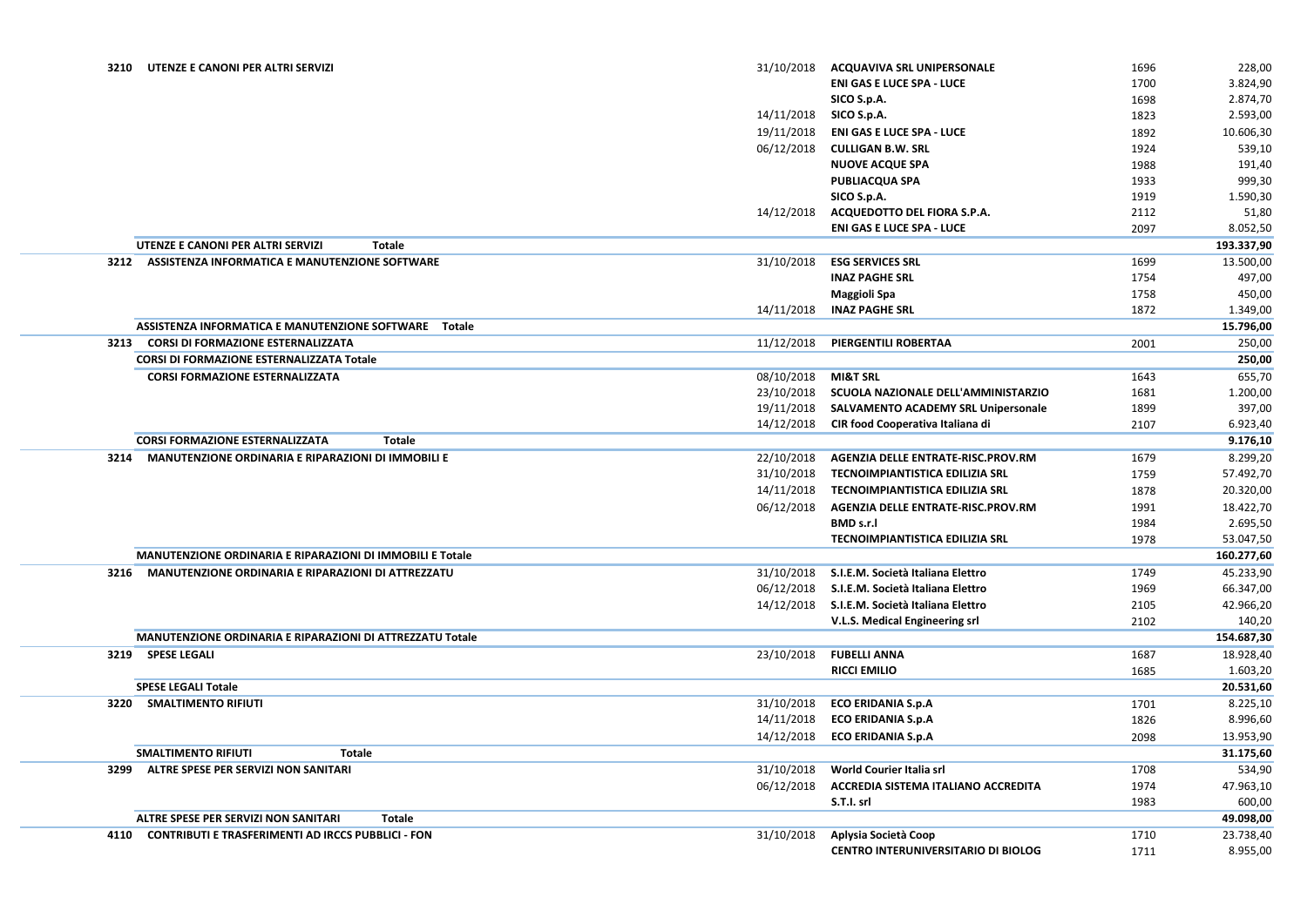| 4110 | <b>CONTRIBUTI E TRASFERIMENTI AD IRCCS PUBBLICI - FON</b>                                |            | 31/10/2018 CONSORZIO UNIMAR SOC.COOP.      | 1712 | 12.179,70  |
|------|------------------------------------------------------------------------------------------|------------|--------------------------------------------|------|------------|
|      | <b>CONTRIBUTI E TRASFERIMENTI AD IRCCS PUBBLICI - FON Totale</b>                         |            |                                            |      | 44.873,10  |
| 5201 | <b>NOLEGGI</b>                                                                           | 31/10/2018 | <b>AB SCIEX SRL</b>                        | 1766 | 21.722,00  |
|      |                                                                                          |            | <b>FOSS ITALIA srl</b>                     | 1723 | 5.270,00   |
|      |                                                                                          |            | <b>OLIVETTI S.P.A.</b>                     | 1768 | 377,60     |
|      |                                                                                          | 14/11/2018 | <b>Arval Service Lease Italia SpA</b>      | 1821 | 2.588,00   |
|      |                                                                                          | 19/11/2018 | <b>AB SCIEX SRL</b>                        | 1900 | 10.861,00  |
|      |                                                                                          |            | ALD AUTOMOTIVE ITALIA S.R.L.               | 1889 | 1.860,40   |
|      |                                                                                          |            | <b>FOSS ITALIA srl</b>                     | 1894 | 5.270,00   |
|      |                                                                                          |            | <b>Reply S.p.A</b>                         | 1896 | 84.900,00  |
|      |                                                                                          | 06/12/2018 | <b>Arval Service Lease Italia SpA</b>      | 1913 | 2.690,00   |
|      |                                                                                          |            | Eade S.r.l.                                | 1980 | 130,00     |
|      |                                                                                          |            | <b>SHARP ELECTRONICS ITALIA SPA</b>        | 1985 | 331,00     |
|      | <b>NOLEGGI</b><br><b>Totale</b>                                                          |            |                                            |      | 136.000,00 |
|      | 5308 ALTRI ONERI FINANZIARI                                                              | 06/12/2018 | ALD AUTOMOTIVE ITALIA S.R.L.               | 1911 | 7,50       |
|      |                                                                                          |            | <b>BANCA FARMAFACTORING SPA</b>            | 1917 | 230,30     |
|      | <b>ALTRI ONERI FINANZIARI</b><br><b>Totale</b>                                           |            |                                            |      | 237,80     |
|      | 5499 ALTRI TRIBUTI                                                                       | 19/10/2018 | ROMA CAPITALE DIPARTIMENTO MOBILITA        | 1677 | 1.547,00   |
|      |                                                                                          | 14/11/2018 | Alia SpA. (ex Quadrifoglio SpA)            | 1880 | 1.384,00   |
|      |                                                                                          | 06/12/2018 | AMA ROMA S.p.A.                            | 1938 | 6.814,90   |
|      |                                                                                          |            | <b>ANAS SpA</b>                            | 1936 | 194,50     |
|      |                                                                                          | 11/12/2018 | <b>COMUNE DI SIENA UFFICIO TRIBUTI</b>     | 1996 | 738,00     |
|      |                                                                                          |            |                                            | 1997 | 738,00     |
|      | <b>ALTRI TRIBUTI</b><br><b>Totale</b>                                                    |            |                                            |      | 11.416,40  |
|      | 5502 ACQUISTI DI BENI E SERVIZI CON I FONDI ECONOMALI                                    | 10/10/2018 | <b>F.ECONOMATO AREZZO</b>                  | 1648 | 145,60     |
|      |                                                                                          |            | <b>FONDO ECO. FIRENZE-GIOVANNI BRAJON</b>  | 1650 | 271,60     |
|      |                                                                                          |            | <b>FONDO ECO. LATINA- REMO ROSATI</b>      | 1649 | 469,00     |
|      |                                                                                          |            | <b>FONDO ECONOMATO ROMA-CIPRIANI CARLO</b> | 1647 | 349,60     |
|      |                                                                                          | 09/11/2018 | FONDO ECO. FIRENZE-GIOVANNI BRAJON         | 1819 | 83,80      |
|      |                                                                                          |            | <b>FONDO ECO. LATINA- REMO ROSATI</b>      | 1818 | 429,20     |
|      |                                                                                          |            | <b>FONDO ECONOMATO ROMA-CIPRIANI CARLO</b> | 1817 | 476,20     |
|      |                                                                                          | 10/12/2018 | <b>FONDO ECO. LATINA- REMO ROSATI</b>      | 1994 | 325,10     |
|      |                                                                                          |            | <b>FONDO ECO. VITERBO-LUIGI DE GROSSI</b>  | 1993 | 32,50      |
|      |                                                                                          |            | <b>FONDO ECONOMATO ROMA-CIPRIANI CARLO</b> | 1992 | 983,00     |
|      | ACQUISTI DI BENI E SERVIZI CON I FONDI ECONOMALI Totale                                  |            |                                            |      | 3.565,60   |
| 5503 | INDENNITA' E RIMBORSO SPESE ED ONERI SOCIALI PER GLI ORGANI DIRETTIVI E COLLEGIO SINDACA | 05/10/2018 | <b>DELLA MARTA UGO</b>                     | 1635 | 6.342,00   |
|      |                                                                                          |            | <b>LETO ANDREA</b>                         | 1636 | 5.354,00   |
|      |                                                                                          |            | <b>PIRAZZOLI MAURO</b>                     | 1637 | 4.940,00   |
|      |                                                                                          | 23/10/2018 | <b>GALDI AGOSTINO</b>                      | 1680 | 3.206,40   |
|      |                                                                                          | 09/11/2018 | <b>DELLA MARTA UGO</b>                     | 1808 | 6.341,00   |
|      |                                                                                          |            | <b>LETO ANDREA</b>                         | 1809 | 5.530,00   |
|      |                                                                                          |            | <b>PIRAZZOLI MAURO</b>                     | 1810 | 5.565,00   |
|      |                                                                                          | 11/12/2018 | <b>CAPOTONDI RITA</b>                      | 2002 | 3.184,40   |
|      |                                                                                          |            | <b>GALDI AGOSTINO</b>                      | 2000 | 1.603,20   |
|      |                                                                                          | 12/12/2018 | <b>DELLA MARTA UGO</b>                     | 2041 | 6.342,00   |
|      |                                                                                          |            |                                            | 2084 | 6.809,00   |
|      |                                                                                          |            | <b>LETO ANDREA</b>                         | 2042 | 5.354,00   |
|      |                                                                                          |            |                                            | 2085 | 5.757,00   |
|      |                                                                                          |            | <b>PIRAZZOLI MAURO</b>                     | 2043 | 5.400,00   |
|      |                                                                                          |            |                                            |      |            |
|      |                                                                                          |            |                                            |      |            |
|      |                                                                                          |            |                                            |      |            |